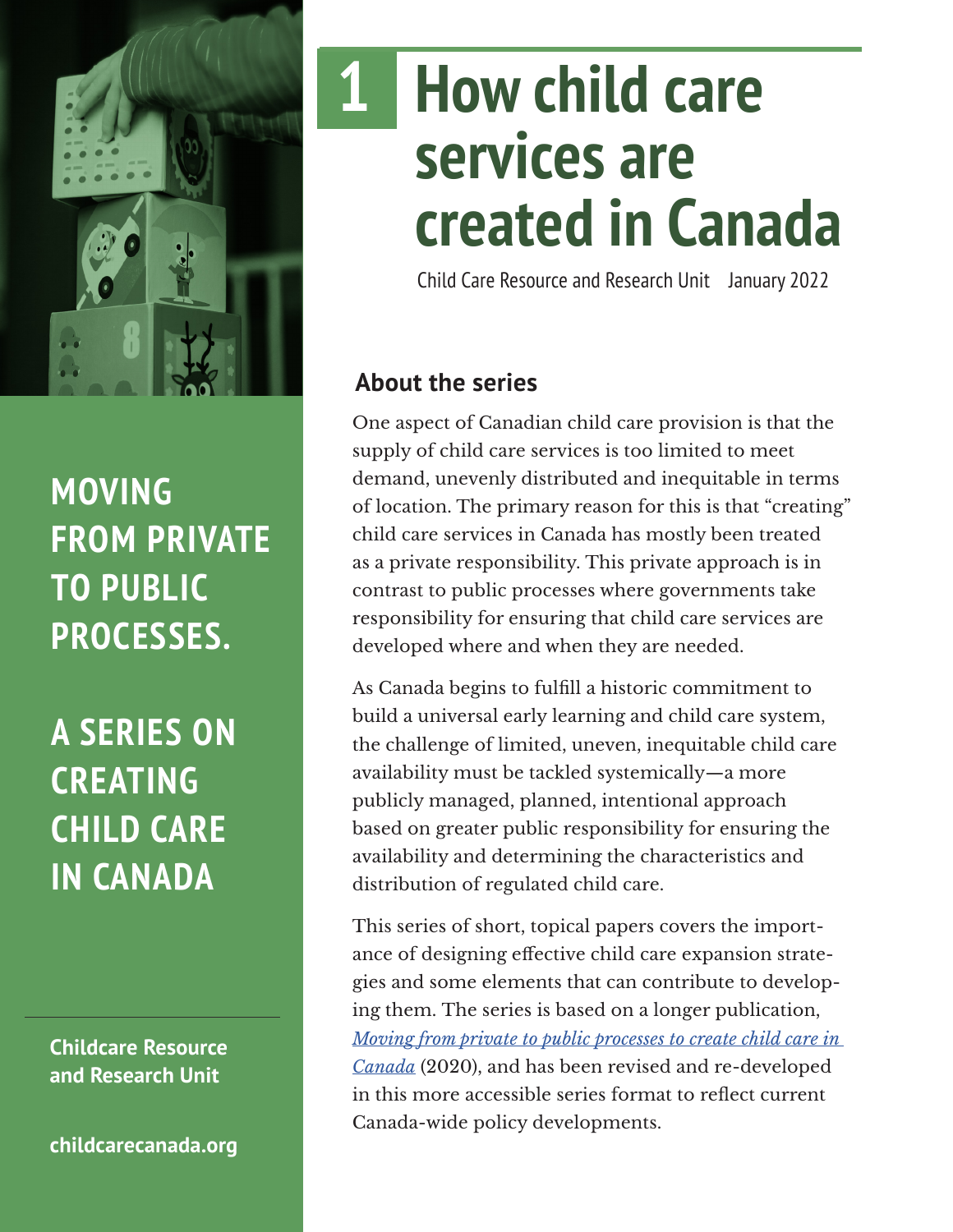# **Creating child care services**

We often hear about new child care spaces or a centre being "created", sometimes by a provincial or territorial government or even the federal government. What usually isn't spelled out is how those spaces are actually created, and by whom. Who is responsible for initiating a child care program? Who determines where it is, what groups of parents and what ages of children it's intended for? What language will be spoken? Will it be inclusive? How is it decided what kind of physical space or building it will be in or what curricular or pedagogical approach it will take? And what financial and human resources are available to do all this?

In Canada, whether or not child care services are available so parents can go to work and children can be well cared for mostly rests on whether private individuals initiate their creation, take it through the development process, maintain it, finance it, and sometimes decide when to shut it down.

This is not new; an Ontario government policy paper described this in 1981:

The responsibility for planning and developing day nurseries in Ontario is left to initiatives in the community...Because of the reliance on community initiatives, the Province has little ability to influence the extent or location of services. While the Province marginally influences the types of centres developed by providing capital grants to public and nonprofit organizations, there are great variations in the types and distribution of services from region to region, county to county and municipality to municipality (Ministry of Community and Social Services, Ontario, 1981: 24).

Too often, what is now widely considered to be an essential community service is at the behest of private interests, which may be policy or mandate-related or associated with [private financial needs](https://globalnews.ca/news/5802189/willowbrae-academy-north-york-daycare-bankruptcy/) or interests. This is not merely anecdotal. A study by University of British Columbia researchers Kershaw, Forer & Goelman, *Hidden fragility: Closure among*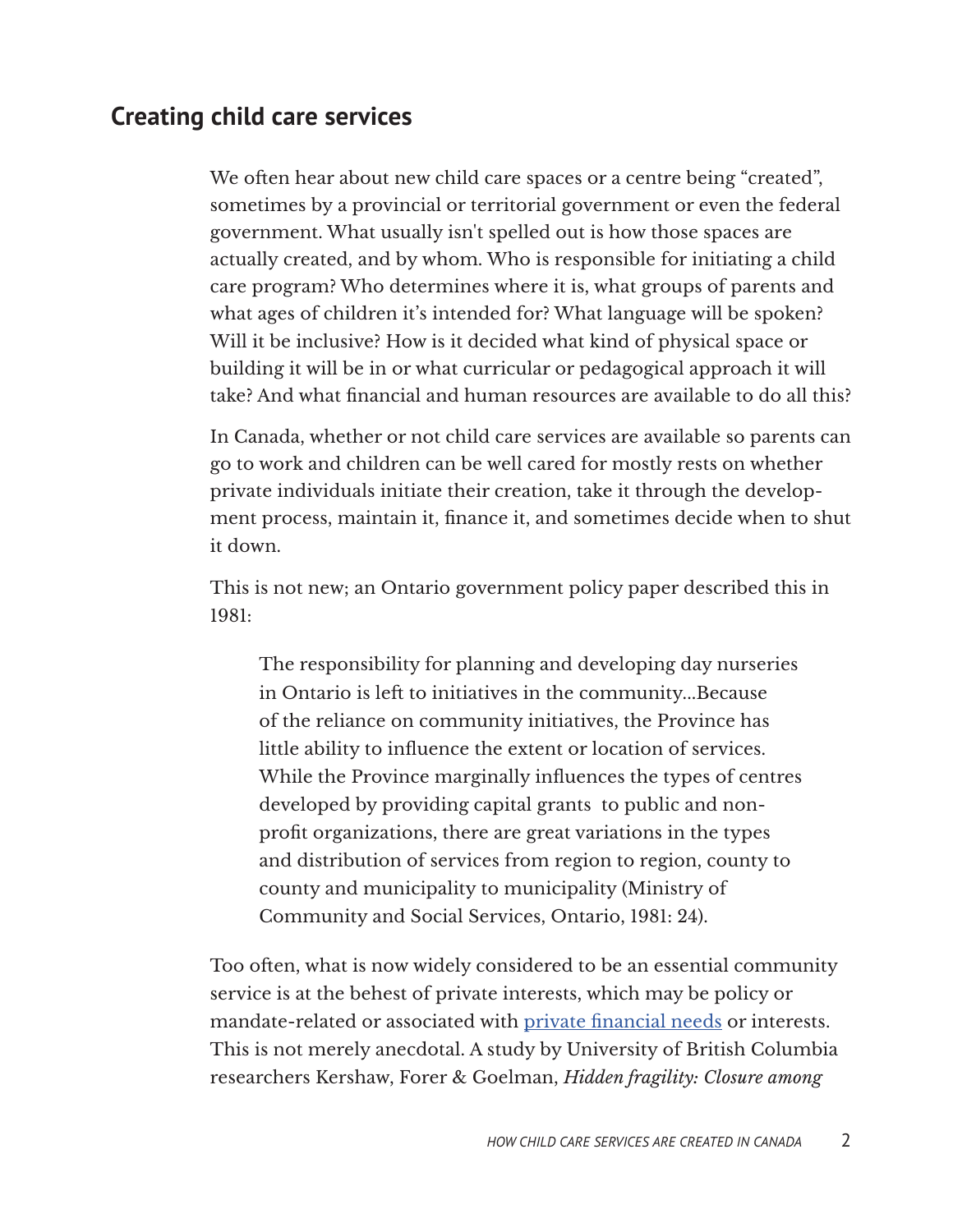*licensed child care facilities in British Columbia* (2005)*,* found that 34% of surveyed centres and 48% of surveyed licensed family child care homes closed down over a four-year period, showing that the child care service so many parents rely on is a fragile and too often ephemeral operation.

Child care researcher Susan Prentice has called this a ["popcorn model"](https://www.winnipegfreepress.com/special/provincial-election/daycare-dilemma-559781502.html). She observes that much of Canadian child care "pops up" rather than being planned intentionally and systematically, and she notes the limited, unequal access that is the result. Prentice observes that in Manitoba—where some elements of child care funding policy such as systemic operational funding and set parent fees have been developed in a more systemic, "public" way than in some other provinces—the responsibility for initiating and developing services is almost entirely carried out by non-profit $^1$  community groups (Robertson, 2019). In all provinces/territories, developing a child care centre is ordinarily set in motion, maintained and may be closed down by voluntary organizations, parent groups or large and small entrepreneurs — all private actors with their own limitations, agendas and interests. Though there are some notable exceptions to this approach across Canada, the default assumption is that developing child care is a private responsibility, with governments' usual roles in developing and maintaining child care being secondary and relatively limited.

Governments have many responsibilities for child care in Canada. Since 2017, the federal government has transferred funds to provinces/ territories under bilateral agreements associated with the Multilateral Framework Agreement on Early Learning and Child Care (Pasolli, 2019), and to Indigenous organizations in association with the Indigenous Early Learning and Child Care Agreement.

The 2021 federal budget heralded a new era for the federal government's role in child care. It committed to spending more than \$30 billion over five years to expand accessibility and affordability for regulated child care across the country based on federal conditions and bilateral agreements with the provinces and territories. One of the expectations

<sup>1</sup> As a result of provincial child care policy, most Manitoba child care has long been not-for-profit, with a very small for-profit sector.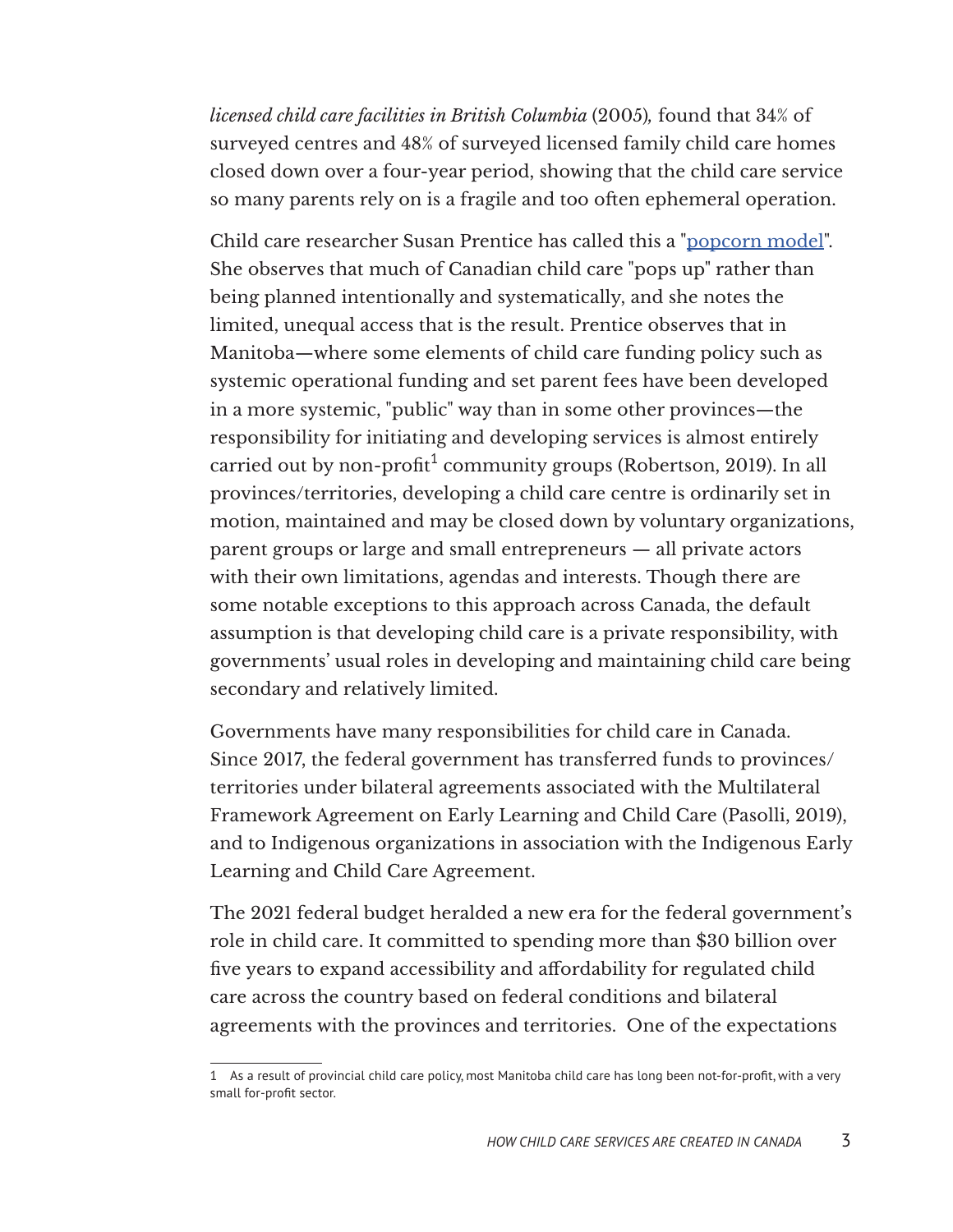is that there will need to be substantial expansion of child care services in all regions of Canada.

Provincial/territorial governments—which have the main jurisdictional responsibility—and municipal governments in Ontario administer, define, facilitate and fund many elements of child care. All provinces/ territories regulate characteristics of physical facilities and environments, such as square footage per child, presence, size and proximity of outdoor space, kitchen facilities if food is prepared on site. All provinces/ territories provide some operating funding and some lower-income eligible families receive help paying fees in the form of fee subsidies in all jurisdictions except Quebec (Friendly, Feltham, Mohamed, Nguyen, Vickerson, & Forer, 2020). At different times, some provincial/territorial governments have made capital funds available to private non-profit or occasionally to for-profit child care operators, often through grant programs or by identifying general priorities for service development, for example, child care in workplaces.

Some of the provinces/territories have – at different times – undertaken proactive initiatives at different times to assist with or motivate development of child care services to meet identified priorities. In [one example](https://www.saltwire.com/news/local/new-harbour-area-receiving-funding-for-potential-childcare-centre-23063/?location=avalon-eastern-newfoundland) under Newfoundland and Labrador's Capacity Initiative, community groups have conducted surveys and documented the need for child care in their communities; in 2017, five centres were chosen and announced, all to be developed and maintained by not-for-profit community organizations. In another example, Nova Scotia's [Strategic Growth Init](https://novascotia.ca/news/release/?id=20190305001)[iative](https://novascotia.ca/news/release/?id=20190305001) prioritized creation and expansion of child care in under-served communities, including Acadian/Francophone, African Nova Scotian, Indigenous, newcomer communities and rural communities, especially infant-toddler care. Across Canada, although there have been a number of such initiatives, they have often not been sustained.

But across Canada, developing child care provision has most often been treated as a private responsibility, with government playing a regulatory, supporting and occasionally facilitating role for the creators and managers of most Canadian child care services—large and small non-profit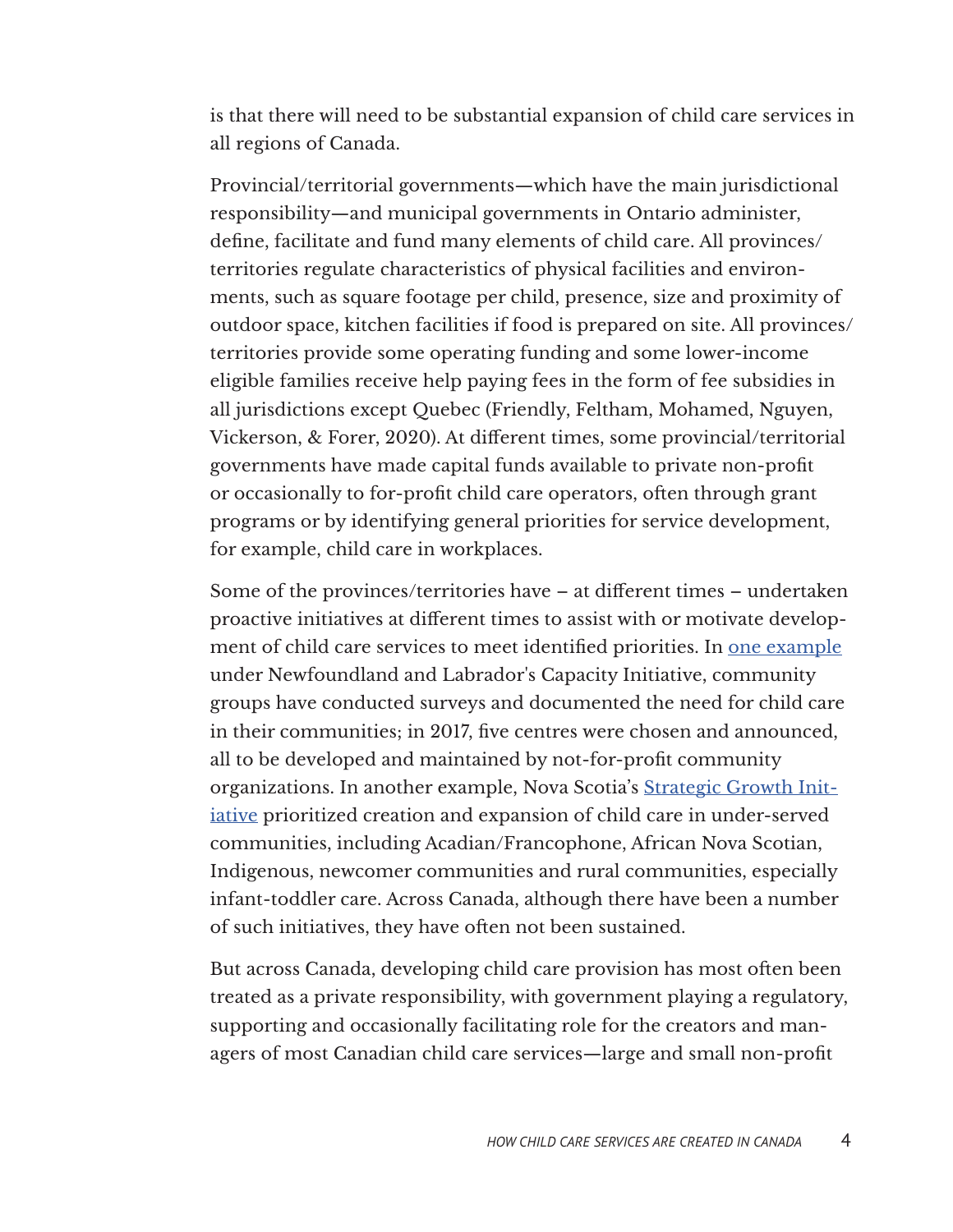"third sector" $^2$  groups and large or small entrepreneurs— rather than by ensuring through ongoing public processes that child care services are available where, when and for whom they are needed like schools, roads, electricity or sewers — part of the infrastructure.

# **The current context for early learning and child care in Canada**

#### *Canada's child care supply*

As local news articles, government press releases and the available data describe, new child care is regularly being created in cities and towns across Canada. As a result, the net supply of licensed child care has regularly increased in every region of Canada over the years.<sup>3</sup> Considering child care across Canada as a whole, data from the Childcare Resource and Research Unit show that availability of licensed child care for children aged 0-12 years grew from more than 370,000 spaces in 1992 to 1,506,658 spaces in centres and regulated family child care in 2019 (Friendly et al., 2020). This means that regulated child care spaces grew more than three-fold over almost 30 years. Thus, there is no doubt that new child care is being created in Canada.

At the same time, the employment rate of mothers has increased considerably to 72% of mothers with a 0-2-year-old (youngest child) and 78% with a 3-5 year-old youngest child, while the number of children, though fluctuating, has remained approximately the same over that time period (Friendly et al., 2020).

What do these data show about Canada's track record on growing the child supply to meet the need? Over the past 30 years, <u>[coverage](https://childcarecanada.org/sites/default/files/ECEC2016-Comparative-Tables.pdf)<sup>4</sup> in child</u>

<sup>2</sup> The **third sector** is defined as neither profit-making nor public; it includes charities, social enterprises and voluntary groups that deliver essential services, help to improve people's wellbeing and contribute to economic growth.

<sup>3</sup> The data reported here represent net child care space growth, not new or additional spaces. Although data on licensed child care spaces that ceased to operate are not consistently available, it appears that there may be significant numbers of these. See Kershaw, Forer and Goelman, 2005, cited earlier.

<sup>4 &</sup>quot;Coverage" is defined as the percent of children for whom a regulated child care space is available. It does not take into account whether it is affordable, high quality or fits parents' work or other schedules, culture or preference.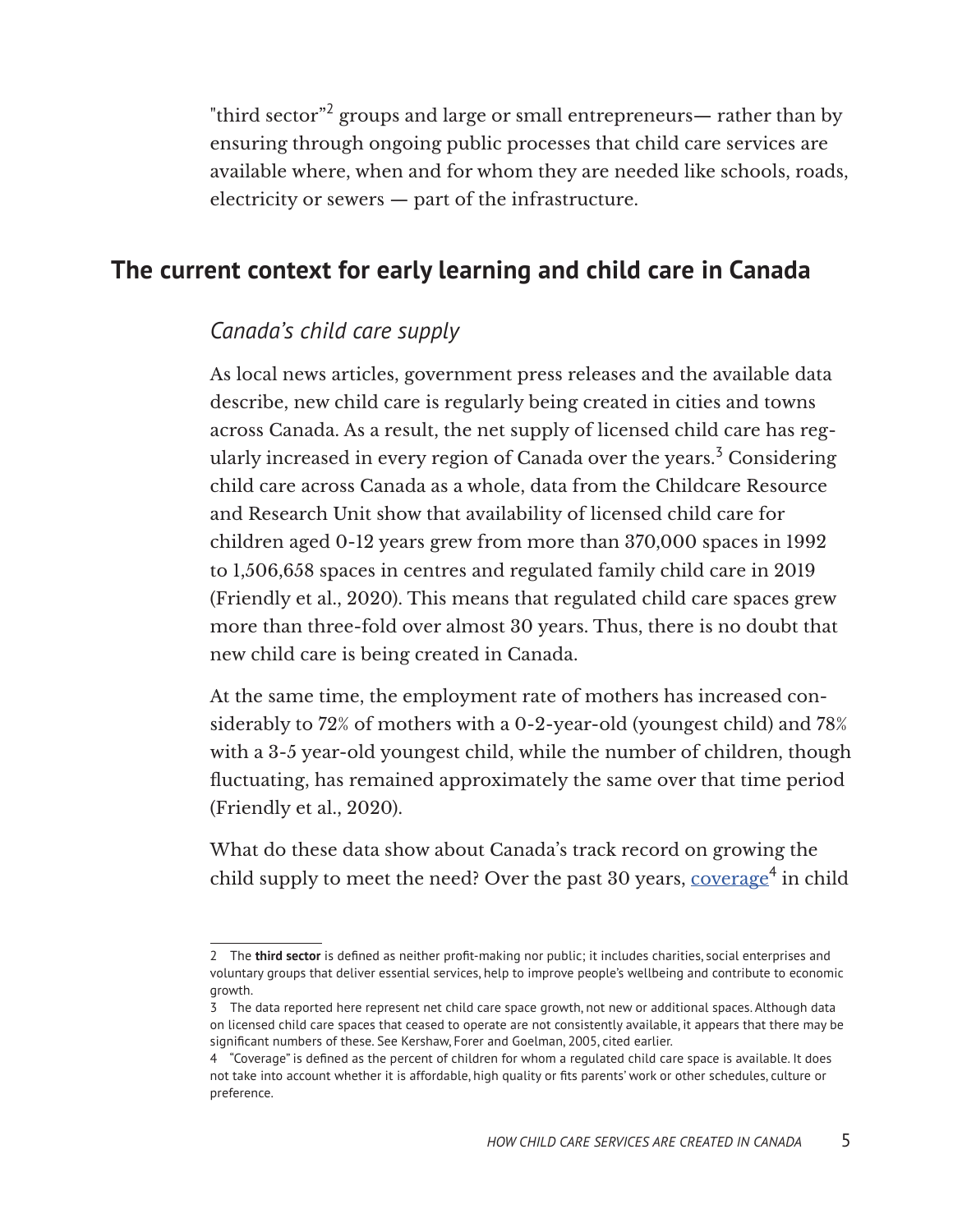care centres for 0-5 year olds grew from 11.5% in 1992 to 26.9% in 2019 (Friendly et al., 2020). But although that is a substantial increase, the coverage rate remains at only a little more than one-quarter of the population—after 50 years of debate about child care needs and provision. Over that same period of time, provision of early learning and child care has grown in many other countries to cover virtually all children from age three, with coverage rates for younger children at significantly higher rates than in Canada (UNICEF, 2008).

FIGURE 1 Number of regulated child care spaces (centre and home) for children 0-12 (1992-2019)



Child care coverage in Canada is also uneven in multiple ways. Total coverage is very uneven between provinces/territories, with overall coverage ranging from 16.6% in Saskatchewan to 41.9% of  $0 - 5$  year olds in Quebec in licensed centres. When it comes to infants—under 18 months or two years, depending on the province/territory—the availability of licensed child care for the age group is much lower than the total coverage. For example, fewer than 80,000 of 465,000 spaces in centres in Ontario in 2019 catered to 0-2s while 21,363 of 115,487 spaces in British Columbia were for the same youngest age group in 2019 (Friendly et al., 2020).

Child care coverage is uneven within individual provinces/territories as well. A 2018 Canadian study which defined a child care "desert" as a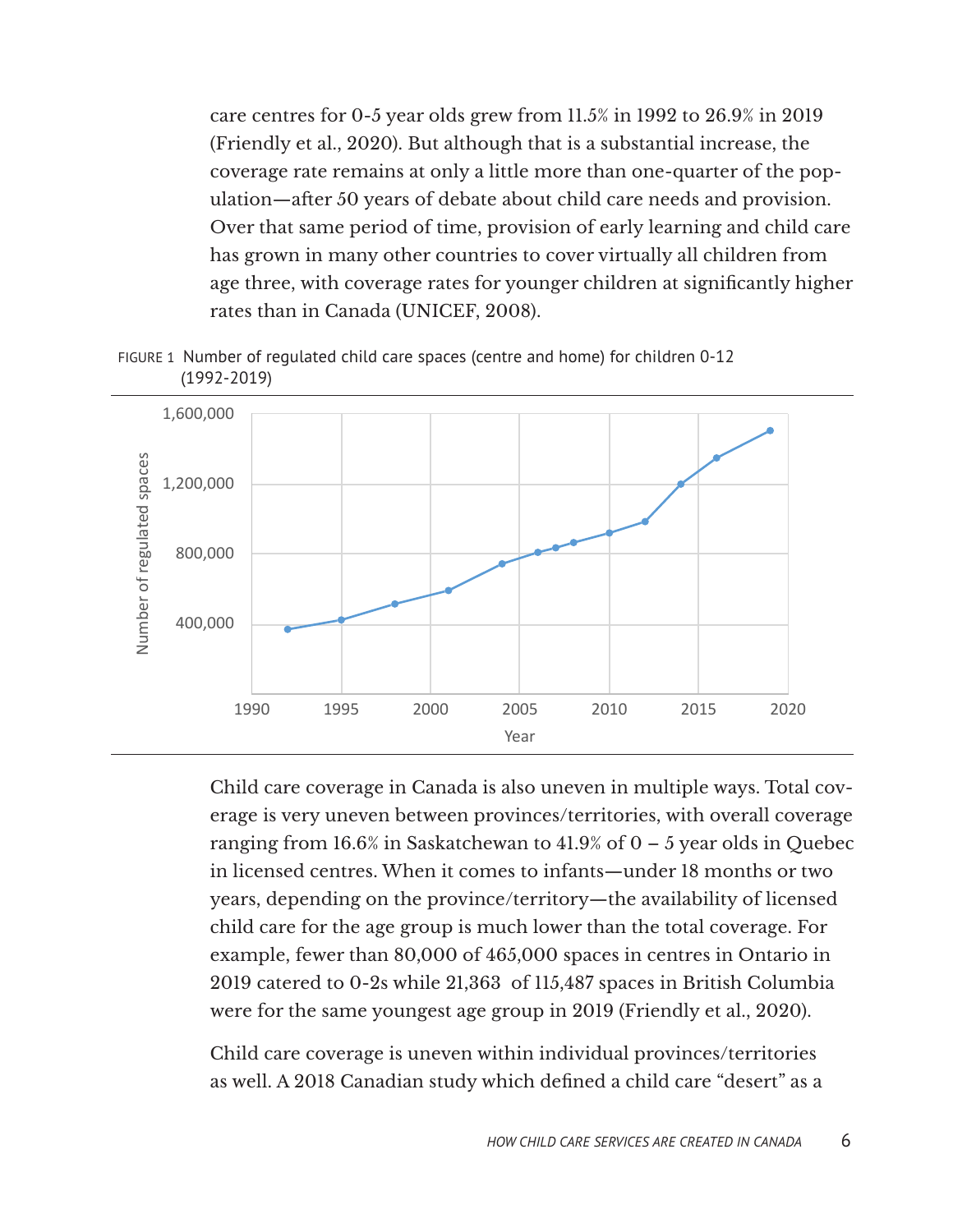postal code where there are at least three children in potential competition for each licensed space, illustrates this well (Macdonald, 2018). The Canadian Centre for Policy Alternative's analysis of [child care "deserts](https://www.policyalternatives.ca/publications/reports/child-care-deserts-canada)"<sup>5</sup> showed that while Canada's larger cities generally had better child care coverage than areas with less population density, this did not apply to all cities. Additionally, within cities, it did not apply to all neighbourhoods either; even in the cities best supplied with child care, services were likely to be limited or unavailable in some neighbourhoods, and for some populations. This consistent unevenness means that today, many or most rural, suburban communities and smaller towns can be described as "child care deserts", with very few or even no child care centres or regulated family child care at all, as can some neighbourhoods in larger cities (Macdonald, 2018).

FIGURE 2 Percent of children 0-5 years for whom there was a centre space by province/territory (2019)



# *Canada's dismal track record in creating adequate child care services*

Why is Canada's track record at providing an adequate supply of child care so dismal compared to many of our peer OECD countries? Over the

<sup>5</sup> Defined as a postal code where are at least three children in potential competition for each licensed space.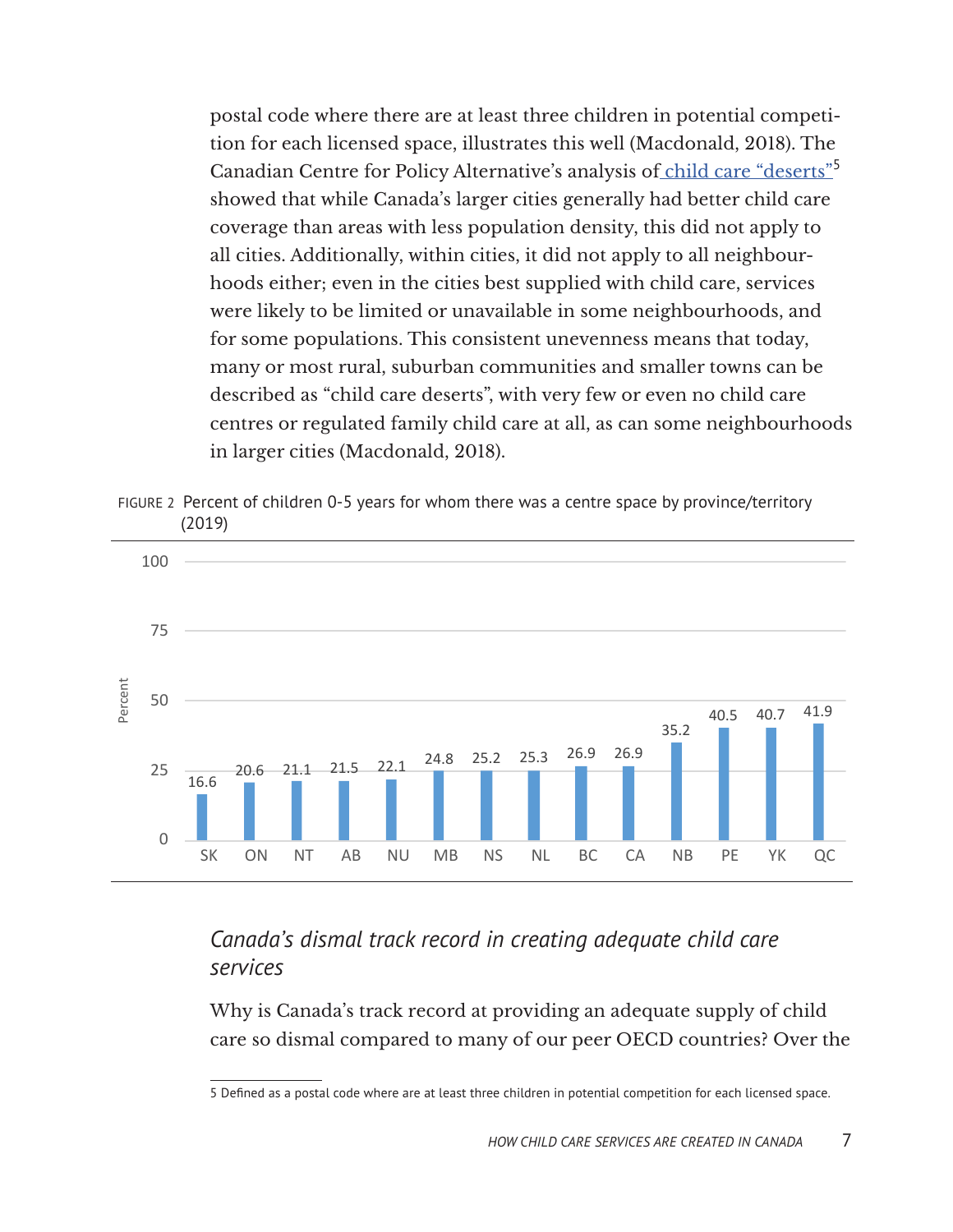years, there has been considerable attention to Canada's underfunding of child care services and the high parent fees that result; affordability is clearly a long-term significant child care issue in Canada especially for costly-to-deliver services like infant care and child care for non-standard hours workers (Lero, Prentice, Friendly, Richardson and Fraser, 2019).

But there is also clearly a lack of available supply of child care spaces, especially in some communities, as waiting lists, waiting list fees, and ongoing parental pressure indicate. Based on the available evidence from research and comparative analysis, this paper takes the position that a reasonable explanation is that there is no organized, regular, systematic approach to plan and "create" services where and when they are needed, as in countries with better distributed and available child care (Korpi, 2007). Thus the questions "Who's creating child care services?" and "Is Canada using the best, most effective ways of creating child care?" are appropriate, significant and timely.

#### *Canada's child care market*

Child care in Canada has always followed a market model. In Canada's marketized child care model, there is a close relationship between availability of services and affordability of parent fees. Public funding to operate child care is limited in most of Canada, so whether or not a service can set up and operate sustainably depends on whether a critical mass of parents who can pay the fee is available. Thus, relying on the market to create child care almost always fails to deliver needed services when, where and for whom they are needed.

But whereas many countries' early learning and child care systems characterized by much less commodification and much more public management began in a way similar to Canada—Sweden, Norway, Denmark, France, Slovenia—these have since been reshaped into more publicly managed systems (OECD, 2001, 2006; Stropnik, 2001). A Swedish government report describes the public policy, funding and ongoing initiatives that created a ten-fold expansion of child care provision in Sweden beginning in the 1970s when "the informal child care sector, primarily private day care mothers who in the absence of other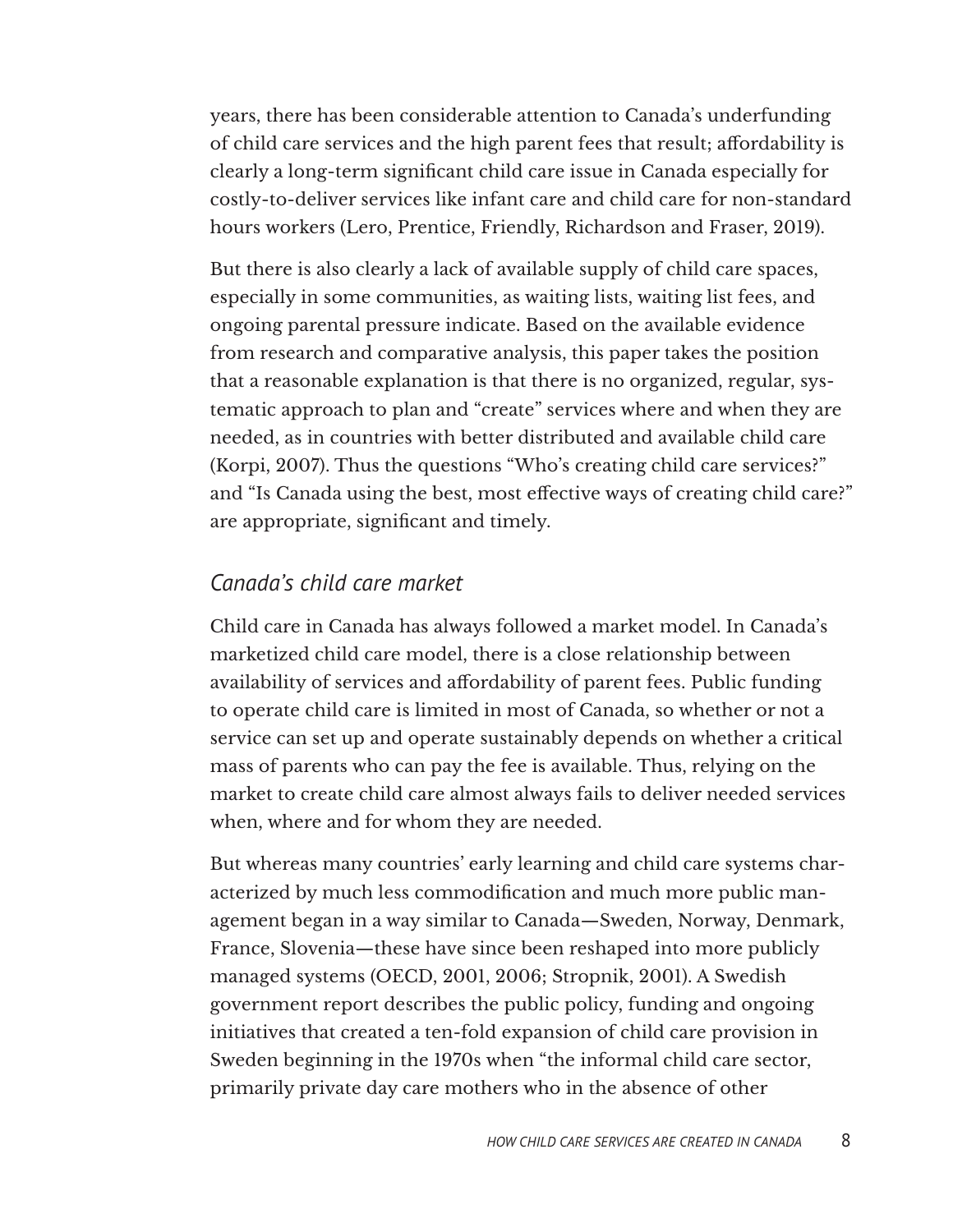alternatives provided a large part of child care" was replaced by largely municipally delivered services as "the expansion of child care became the increasingly dominant task of family policy" (Korpi, 2007: 33).

UK child care researchers Eva Lloyd and Helen Penn have described a child care market as "a situation in which the state has relatively little influence on or interest in how services for young children are set up, maintained and delivered rather than a public or publicly-managed system based on the ideas of communal obligations and social citizenship" (Lloyd & Penn, 2012: 19). This is a good description of the Canadian child care experience. Rather than building a public, or publicly managed system, market forces shape, create, maintain, deliver and finance Canadian child care. In every part of Canada, federal and provincial/territorial government policy or its absence has encouraged reliance on the child care market, though there is substantial variation in how, and how much, child care services are publicly funded among the provinces/territories.

A market approach to child care is multifaceted; a number of characteristics make up market approaches to child care. In Canada, relying on a market model for child care means that:

- 1 Parents pay the bulk of the cost of operating child care in most of Canada. Although services receive some public funding, they primarily rely on parent fees;
- 2 Much of the public funding that is available is delivered to, or paid on behalf of, individual parent-consumers in the form of payments to (or for) individuals such as parent fee subsidies and tax breaks. These include the federal Child Care Expense Deduction, Ontario's and Quebec's tax credits reimbursing family's child care fees, and the individual fee subsidies paid to services on behalf of parent fees in almost all provinces/territories;
- 3 Maintaining, managing and sustaining regulated child care services is almost always a private responsibility in Canada, with voluntary boards of directors—parents or voluntary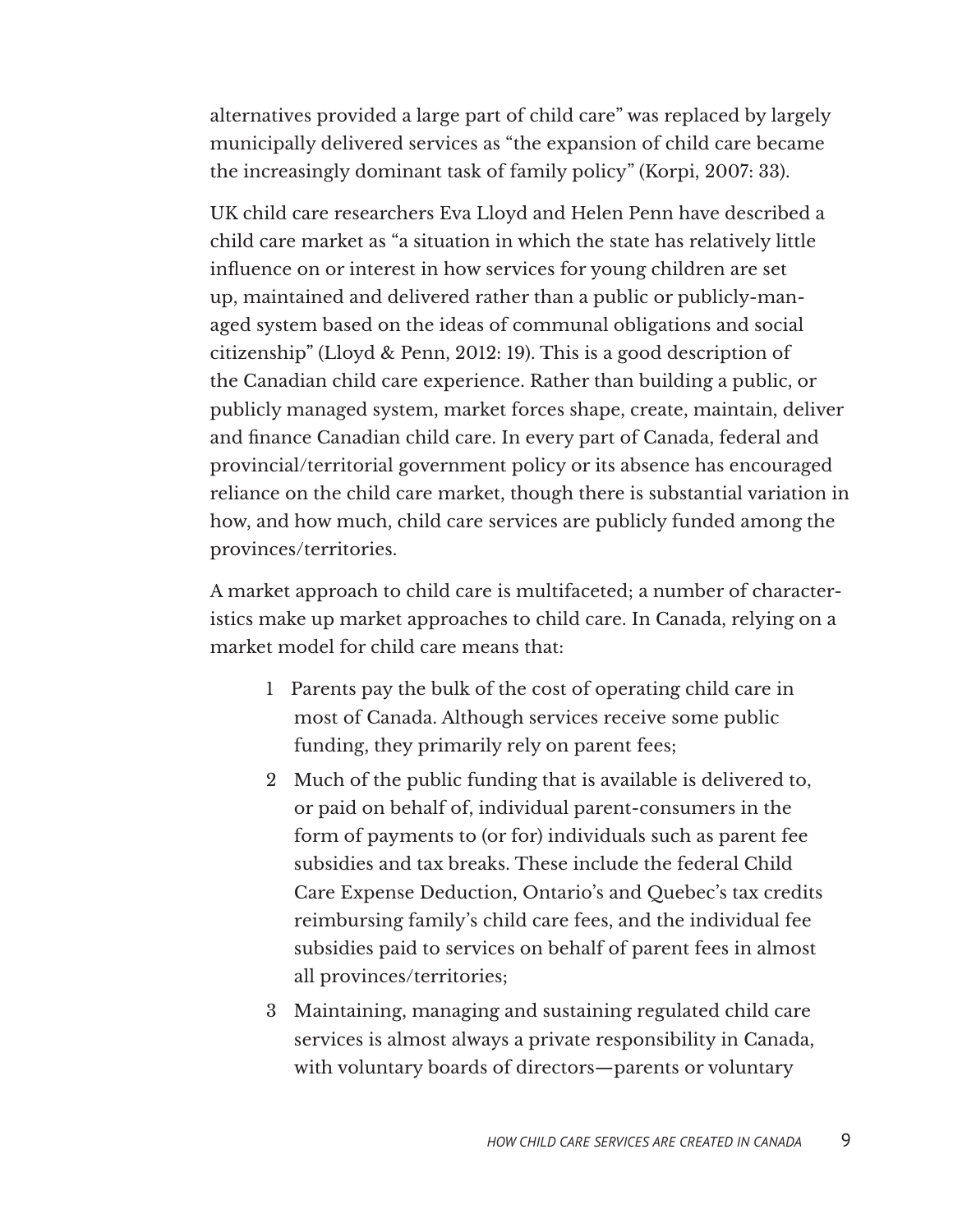organizations—or entrepreneurs taking responsibility for financing and decision making, and little publicly delivered child care; $^6$ 

- 4 Regulation is limited to only some child care (most child care centres and some family child care homes, in contrast to unregulated/unlicensed/informal child care, which is primarily family child care, usually in providers' private homes). Unregulated child care in which there is only the most limited public oversight (upon complaint or a crisis situation) still provides child care for a substantial number of Canadian children;
- 5 Almost all child care in Canada is private private non-profit or private for-profit. That is, there are very few regulated child care services operated by public entities such as municipalities or education authorities. About 36% of regulated child care centre spaces are operated on a for-profit basis, with much bigger for-profit sectors in some provinces/territories Friendly, 2019);
- 6 Where, when, for whom, and how child care services will be developed, or "created" are almost always private decisions, as is whether a child care service shuts down.

As we have noted, this series is focused on this last aspect of a child care market—creation of child care services.

<sup>6</sup> Note that this paper is primarily about regulated child care, not about kindergarten provided as part of school systems across Canada. Nevertheless, kindergarten is clearly part of "early childhood education and care" and part of many families' child care arrangements, as is elementary school. This is an important issue which is beyond the scope of this particular paper.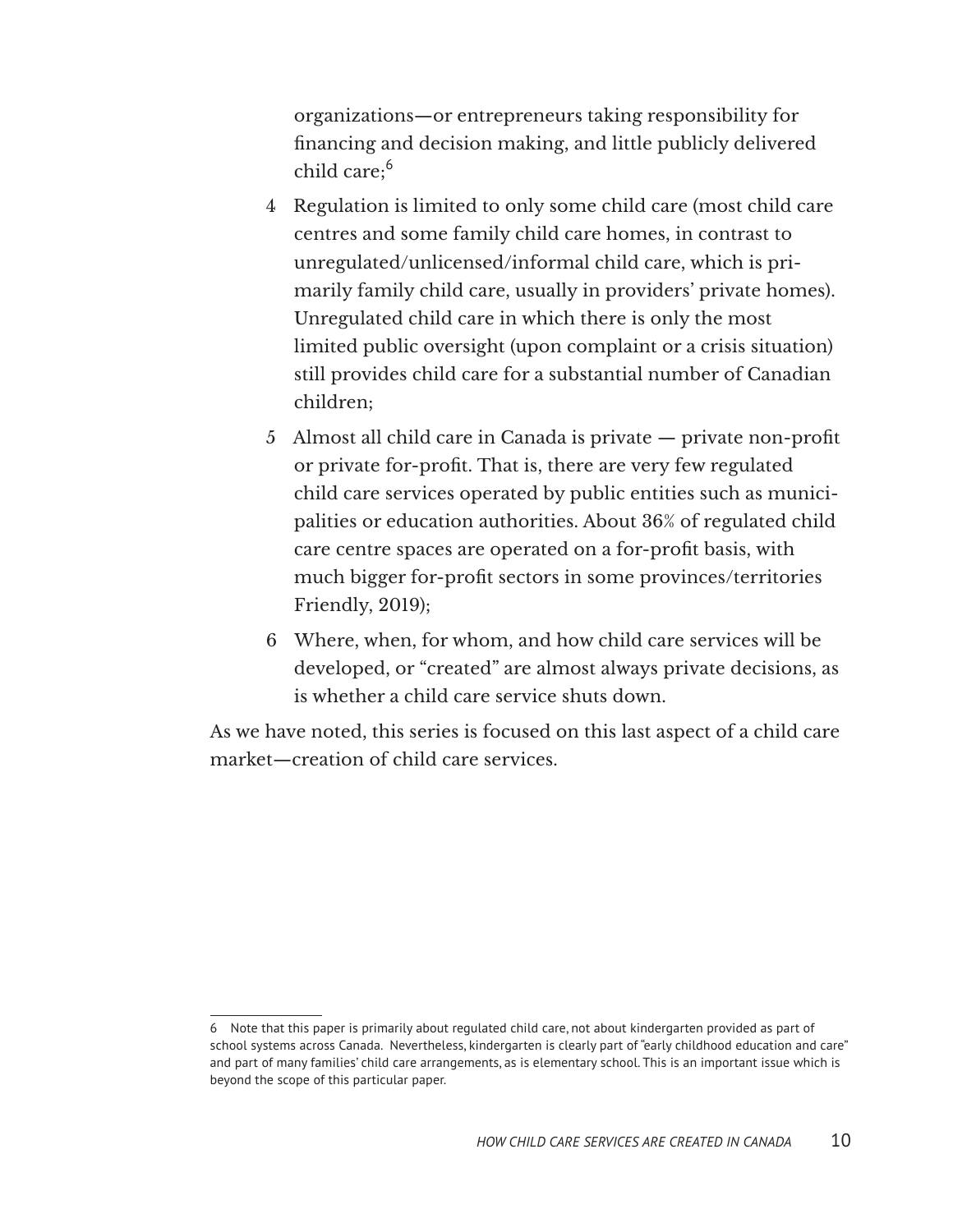# **Child care and the COVID-19 pandemic: New, critical implications for child care accessibility**

As we have discussed, the issue of shortages, uneven distribution and inequity of child care is nothing new in Canada. But the COVID-19 pandemic raised this key child care policy issue in a new way, highlighting why—in the wake of the acute phase of the pandemic— being able to manage child care supply in a more public way is more important than ever before (Friendly, Ballantyne & Anderson, 2020).

For Canada, like other countries with fragile, weakly publicly supported early learning and child care provision such as the United Kingdom, Australia and the United States, the pandemic has brought home to many new players the realization that child care is an essential service. That is, accessible child care is required if mothers of young children are to participate in the workforce, and if they are unable to fully participate in the workforce. This is not only a problem for their family finances and career aspirations but it will impede recovery of the economy from COVID-19. The acute phase of the pandemic made it painfully obvious that there must be quality, reliable, affordable child care for parents deemed "essential workers" – medical workers and others – if they are to get to their critical jobs. It has also become just as obvious that child care is necessary for all parents in the paid labour force including parents who are working from home, who have found it impossible to work fully or productively without child care (Ferguson, 2020). Mothers, particularly, had to balance their paid work with the unpaid work of caring for, or "home schooling", their children. Indeed, a Statistics Canada survey found that parents' "top concern was balancing child care, schooling and work" (74% were very or extremely concerned) (2020). Research and analysis of Statistics Canada labour force data by Qian and Fuller show women are bearing the brunt of the burden (2020).

Paradoxically, the pandemic also revealed the fragility of Canada's child care provision in a new way. Child care—with only limited public funding in most of Canada—relies heavily on parent fees to support the patchwork of child care services, which is delivered by an underpaid,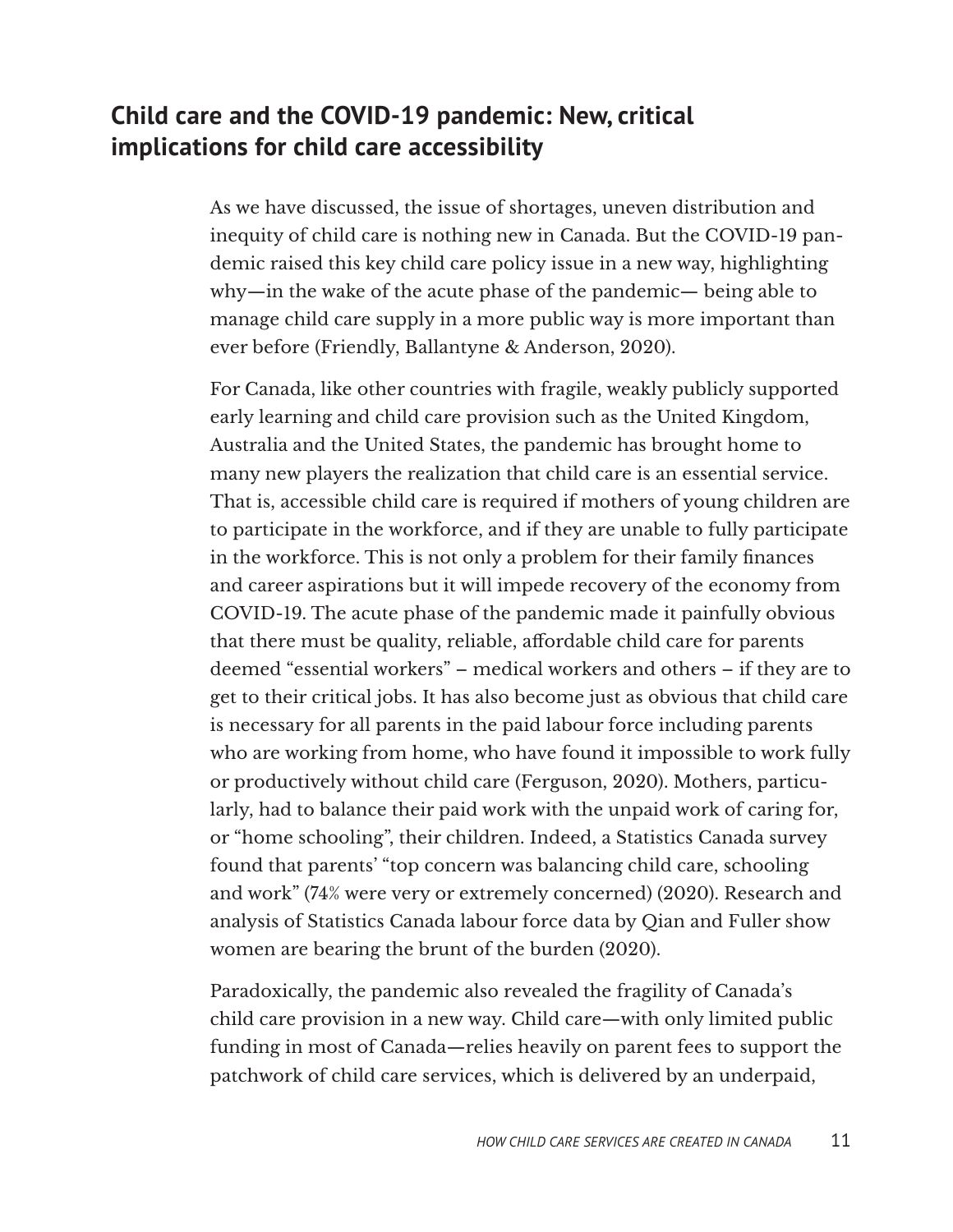almost all female workforce. Without sufficient public funding, most child care services are financially tenuous. A national Canada-wide survey of more than 8,000 regulated child care services $^7$  reported that more than one-third of centres closed by the pandemic said they were uncertain whether they would reopen, with anticipated lower enrolment due to new COVID19-related smaller groups (thus, fewer parent fees). This is overwhelmingly a significant threat to their financial viability (Friendly, Forer, Vickerson, & Mohamed, 2020).

But it is not only the low level of public funding that keeps Canadian child care services fragile. The failure of governments to assume responsibility for ensuring access to child care by funding, creating and maintaining quality child care services is a pervasive issue. Thus, as health and safety issues associated with the pandemic have created chaos for service providers, parents and policy makers alike, the practical responsibility for keeping child care services financially viable and open with reduced capacity remains the private responsibility of voluntary groups and entrepreneurs. The national survey of regulated centres and family child care homes found that in May 2020, more than one-third of closed services (36% of centres and 38% of family child care providers) were uncertain that they would reopen (Friendly et al., 2020b).

Practically, this means that even a smaller proportion of children can be served than before the pandemic. Without an established public management approach to recovering, maintaining and expanding child care provision, economic activity in Canada will continue to be impeded as parents, especially women, cannot secure affordable quality child care<sup>8</sup> so they can go to work. This may well mean that when the economy begins to recover as the pandemic moves out of the critical phase, reduced child care services will be far from able to accommodate parents trying to return to work. Thus, the question "who creates child care?" is a critical one –not only for families but for Canada's well-being.

<sup>7</sup> The survey included full and part time child care centres and regulated family child care homes for children aged 0-12 years. There were valid surveys for 8,300 services - 5, 729 centres and 2,571 family child care homes. 8 This paper does not address the question of de facto provision of child care by elementary schools as their closure too, created child care chaos for parents.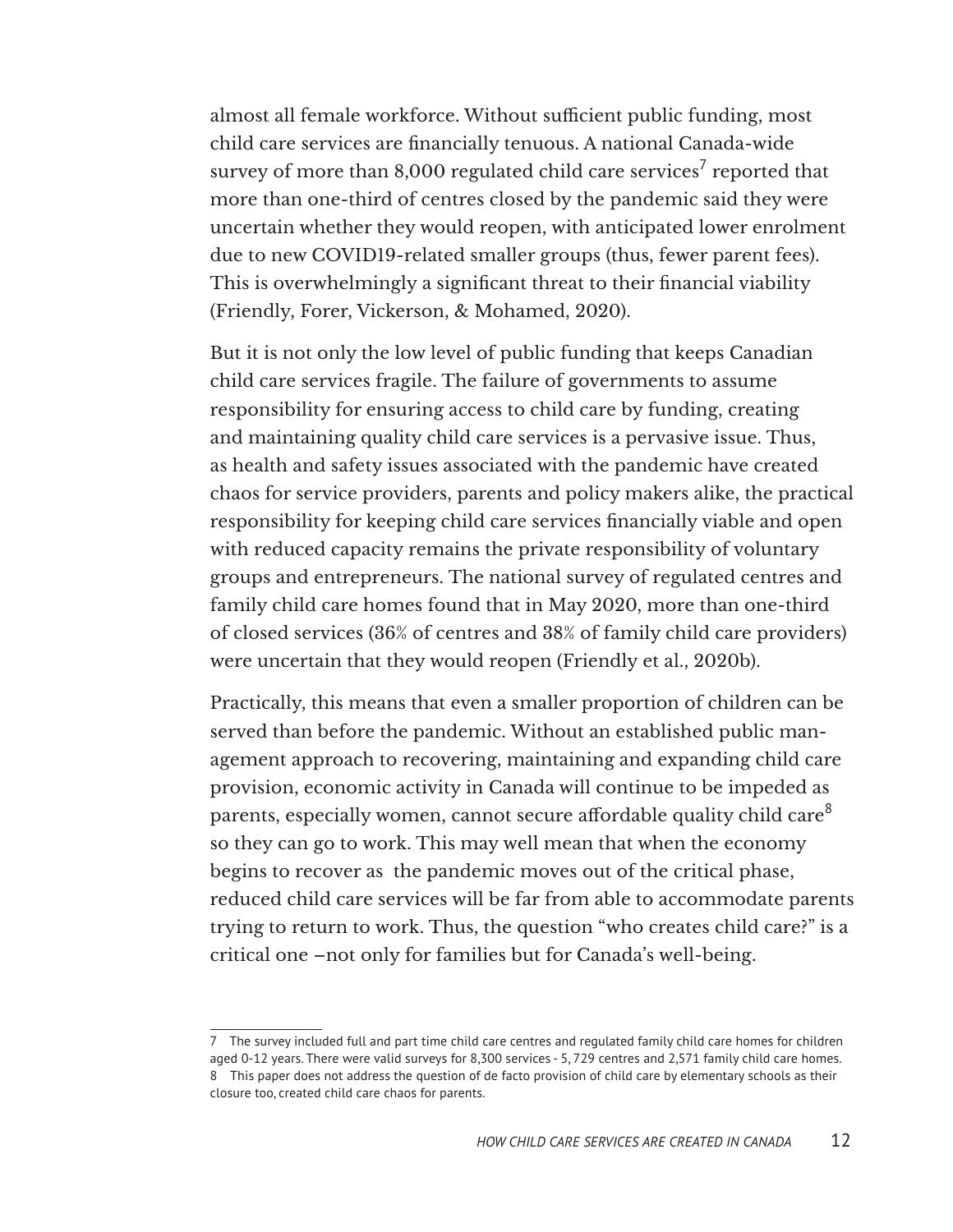# **Conclusion**

With the 2021 federal budget, Canada has undertaken a historic process of building a universal, cross-Canada child care system. But our child care goals cannot be achieved without much more assertive, planned, publicly managed, intentional expansion strategies. This will require a shift in mindset, away from assuming that creating child care is a private responsibility (that is, relying on "the market"), toward the idea that building a child care system includes a transformational shift to public responsibility for the availability and distribution of regulated child care.

This will be key in determining whether Canada "gets the architecture right" for building a child care system that will be able to meet the ambitious goals in the future.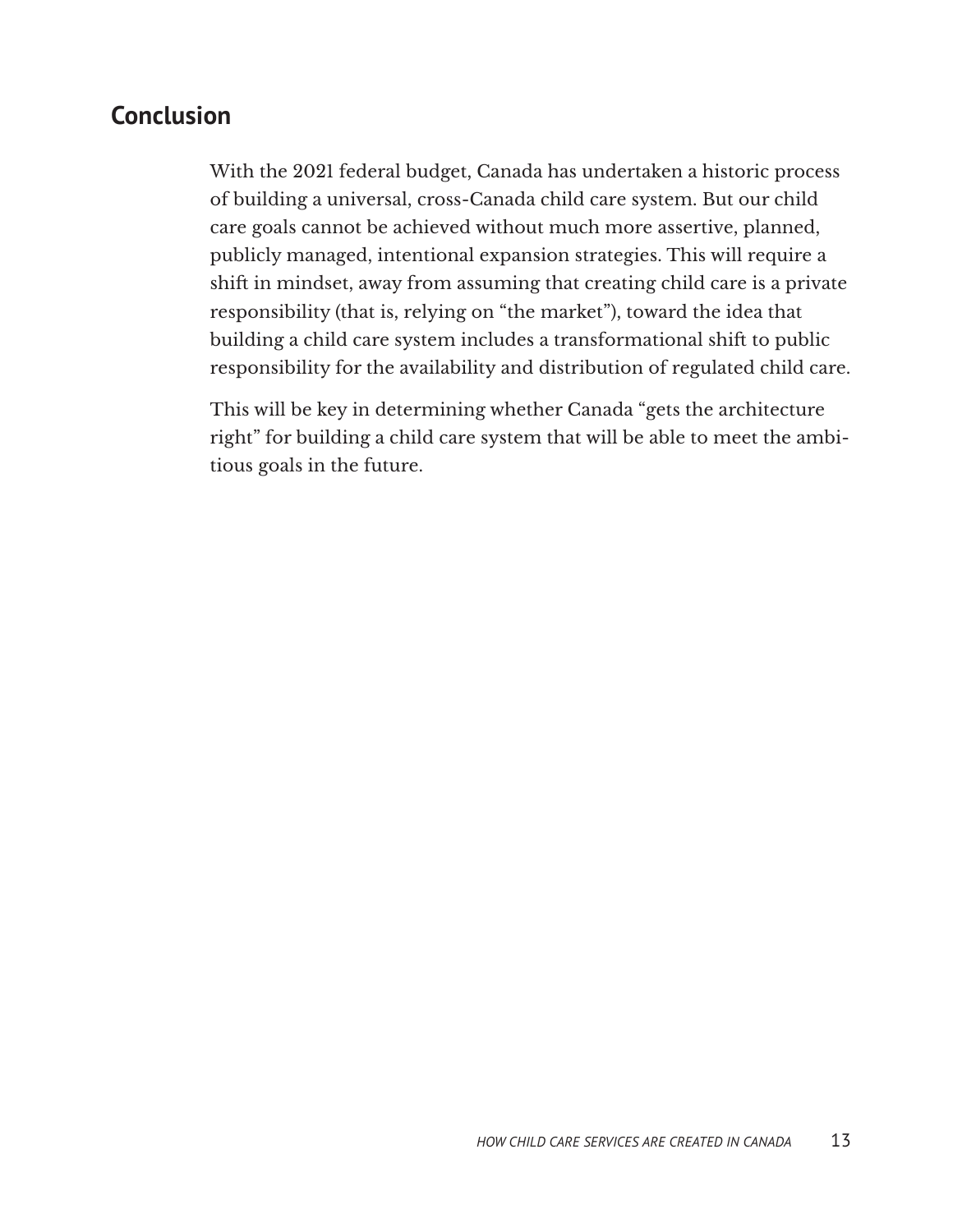#### **References**

- Diaczuk, D. (2020). Families struggling after local childcare centre suddenly closes. *Thunder Bay News Watch*. [https://www.tbnewswatch.com/local-news/](https://www.tbnewswatch.com/local-news/families-struggling-after-local-childcare-centre-suddenly-closes-2635565) [families-struggling-after-local-childcare-centre-suddenly-closes-2635565](https://www.tbnewswatch.com/local-news/families-struggling-after-local-childcare-centre-suddenly-closes-2635565)
- Ferguson, D. (2020). 'I feel like a 1950s housewife': How lockdown has exposed the gender divide. *The Guardian*. [https://www.theguardian.com/](https://www.theguardian.com/world/2020/may/03/i-feel-like-a-1950s-housewife-how-lockdown-has-exposed-the-gender-divide) [world/2020/may/03/i-feel-like-a-1950s-housewife-how-lockdown-has](https://www.theguardian.com/world/2020/may/03/i-feel-like-a-1950s-housewife-how-lockdown-has-exposed-the-gender-divide)[exposed-the-gender-divide](https://www.theguardian.com/world/2020/may/03/i-feel-like-a-1950s-housewife-how-lockdown-has-exposed-the-gender-divide)
- Friendly, M., Ballantyne, M. & Anderson, L. (2020). Rebuilding child care in Canada must include a national strategy. *Policy Options*. [https://policy](https://policyoptions.irpp.org/magazines/july-2020/rebuilding-childcare-in-canada-must-include-a-nat)[options.irpp.org/magazines/july-2020/rebuilding-childcare-in-cana](https://policyoptions.irpp.org/magazines/july-2020/rebuilding-childcare-in-canada-must-include-a-nat)[da-must-include-a-national-strategy/](https://policyoptions.irpp.org/magazines/july-2020/rebuilding-childcare-in-canada-must-include-a-nat)
- Friendly, M., Feltham, L.E., Mohamed, S.S., Nguyen, N.T., Vickerson, R.F., & Forer, B. (2020). *Early childhood education and care in Canada 2019.* Childcare Resource and Research Unit. [https://childcarecanada.org/pub](https://childcarecanada.org/publications/ecec-canada/20/12/early-childhood-education-and-care-canada-2019)[lications/ecec-canada/20/12/early-childhood-education-and-care-can](https://childcarecanada.org/publications/ecec-canada/20/12/early-childhood-education-and-care-canada-2019)[ada-2019](https://childcarecanada.org/publications/ecec-canada/20/12/early-childhood-education-and-care-canada-2019)
- Friendly, M., Forer, B., Vickerson, R. & Mohamed, S. (2020). *Canadian child care: Preliminary results from a national survey during the COVID19 pandemic*. Childcare Resource and Research Unit; Child Care Now; Canadian Child Care Federation. [https://childcarecanada.org/publications/other-publica](https://childcarecanada.org/publications/other-publications/20/07/canadian-child-care-preliminary-results-national-survey-during)[tions/20/07/canadian-child-care-preliminary-results-national-survey-du](https://childcarecanada.org/publications/other-publications/20/07/canadian-child-care-preliminary-results-national-survey-during)[ring](https://childcarecanada.org/publications/other-publications/20/07/canadian-child-care-preliminary-results-national-survey-during)
- Friendly, M. (2019). *A bad bargain for us all: Why the market doesn't deliver child care that works for Canadian children and families*. Childcare Resource and Research Unit. [https://childcarecanada.org/sites/default/files/OP31-A-bad](https://childcarecanada.org/sites/default/files/OP31-A-bad-bargain-for-us-all.pdf)[bargain-for-us-all.pdf](https://childcarecanada.org/sites/default/files/OP31-A-bad-bargain-for-us-all.pdf)
- Kershaw, P., Forer, B., & Goleman, H. (2004). *Hidden fragility: Closure among child care services in BC*. Canadian Political Science Association. [http://www.](http://www.cpsa-acsp.ca/papers-2004/Kershaw-Goelman.pdf ) [cpsa-acsp.ca/papers-2004/Kershaw-Goelman.pdf](http://www.cpsa-acsp.ca/papers-2004/Kershaw-Goelman.pdf )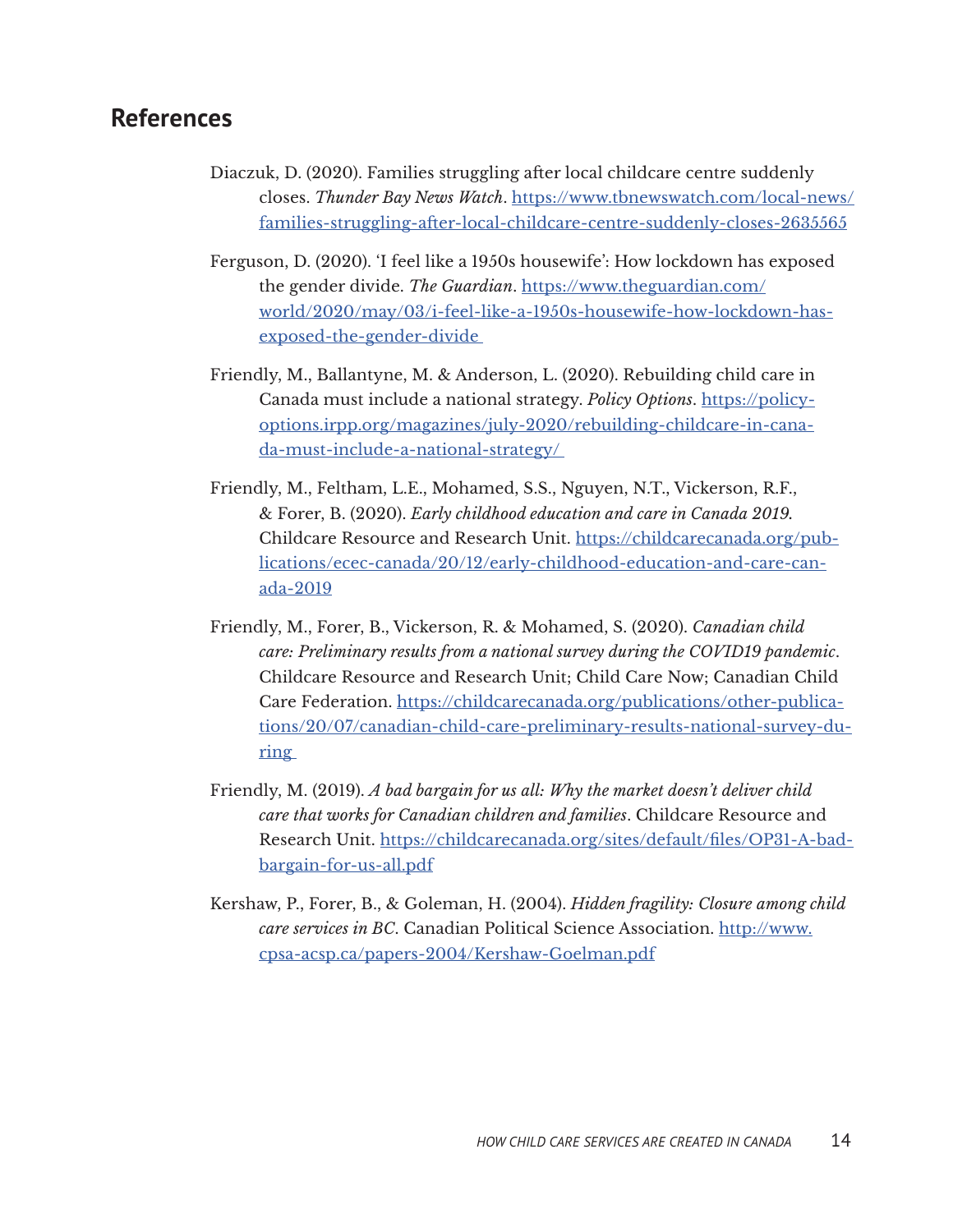- Korpi, B. (2007). *The politics of pre-school: Intentions and decisions underlying the emergence and growth of the Swedish preschool*. Reference No.: U16.004. (Published 25 October 2007 · Updated 13 June 2017). Ministry of Education and Research Sweden. [https://www.government.se/information-ma](https://www.government.se/information-material/2007/10/the-politics-of-pre-school---intentions-and-decisions-underlying-the-emergence-and-growth-of-the-swedish-pre-school-/)[terial/2007/10/the-politics-of-pre-school---intentions-and-decisions](https://www.government.se/information-material/2007/10/the-politics-of-pre-school---intentions-and-decisions-underlying-the-emergence-and-growth-of-the-swedish-pre-school-/)[underlying-the-emergence-and-growth-of-the-swedish-pre-school-/](https://www.government.se/information-material/2007/10/the-politics-of-pre-school---intentions-and-decisions-underlying-the-emergence-and-growth-of-the-swedish-pre-school-/)
- Lero, D. S., Prentice, S., Friendly, M., Richardson, B., & Fraser, L. (2019). *Non-standard work and child care in Canada: A challenge for parents, policy makers, and child care provision*. Childcare Resource and Research Unit and University of Guelph. [https://childcarecanada.org/sites/default/files/](https://childcarecanada.org/sites/default/files/Non-Standard%20Work%20and%20Child%20Care%2C%20revised%20June%202021.pdf) [Non-Standard%20Work%20and%20Child%20Care%2C%20revised%20](https://childcarecanada.org/sites/default/files/Non-Standard%20Work%20and%20Child%20Care%2C%20revised%20June%202021.pdf) [June%202021.pdf](https://childcarecanada.org/sites/default/files/Non-Standard%20Work%20and%20Child%20Care%2C%20revised%20June%202021.pdf)
- Lloyd, E., & Penn, H. (2012). *Childcare markets: Childcare markets: Can they deliver an equitable service?* Policy Press. [https://policy.bristoluniversitypress.co.uk/](https://policy.bristoluniversitypress.co.uk/childcare-markets) [childcare-markets](https://policy.bristoluniversitypress.co.uk/childcare-markets)
- Macdonald, D. (2018). *Child care deserts in Canada*. Canadian Centre for Policy Alternatives. [https://www.policyalternatives.ca/sites/default/files/uploads/](https://www.policyalternatives.ca/sites/default/files/uploads/publications/National%20Office/2018/06/Child%20Care%20Deserts.pdf) [publications/National%20Office/2018/06/Child%20Care%20Deserts.pdf](https://www.policyalternatives.ca/sites/default/files/uploads/publications/National%20Office/2018/06/Child%20Care%20Deserts.pdf)
- Organisation for Economic Co-operation and Development. (2001). *Starting strong: Early childhood education and care. OECD Publishing*. [https://www.](https://www.oecd-ilibrary.org/education/starting-strong_9789264192829-en) [oecd-ilibrary.org/education/starting-strong\\_9789264192829-en](https://www.oecd-ilibrary.org/education/starting-strong_9789264192829-en)
- Organisation for Economic Co-operation and Development. (2006). *Starting strong II: Early childhood education and care*. OECD Publishing. [https://www.](https://www.oecd-ilibrary.org/education/starting-strong-ii_9789264035461-en) [oecd-ilibrary.org/education/starting-strong-ii\\_9789264035461-en](https://www.oecd-ilibrary.org/education/starting-strong-ii_9789264035461-en)
- Pasolli, L. (2019). *An analysis of the multilateral early learning and child care framework and the early learning and child care bilateral agreements*. Child Care Now. [https://timeforchildcare.ca/wp-content/uploads/2019/03/Main-](https://timeforchildcare.ca/wp-content/uploads/2019/03/Main-Report-English-v7.2-Screen_compressed.pdf)[Report-English-v7.2-Screen\\_compressed.pdf](https://timeforchildcare.ca/wp-content/uploads/2019/03/Main-Report-English-v7.2-Screen_compressed.pdf)
- Qian, Y., & Fuller, S. (2020). COVID-19 and the Gender Employment Gap among Parents of Young Children. *Canadian Public Policy*, 46(S2), S89-S101. <https://doi.org/10.3138/cpp.2020-077>
- Robertson, D. (2019). Daycare dilemma: More than half of Manitoba parents struggle to access the child care they need, survey says. *Winnipeg Free Press*. [https://www.winnipegfreepress.com/special/provincial-election/day](https://www.winnipegfreepress.com/special/provincial-election/daycare-dilemma-559781502.html)[care-dilemma-559781502.html](https://www.winnipegfreepress.com/special/provincial-election/daycare-dilemma-559781502.html)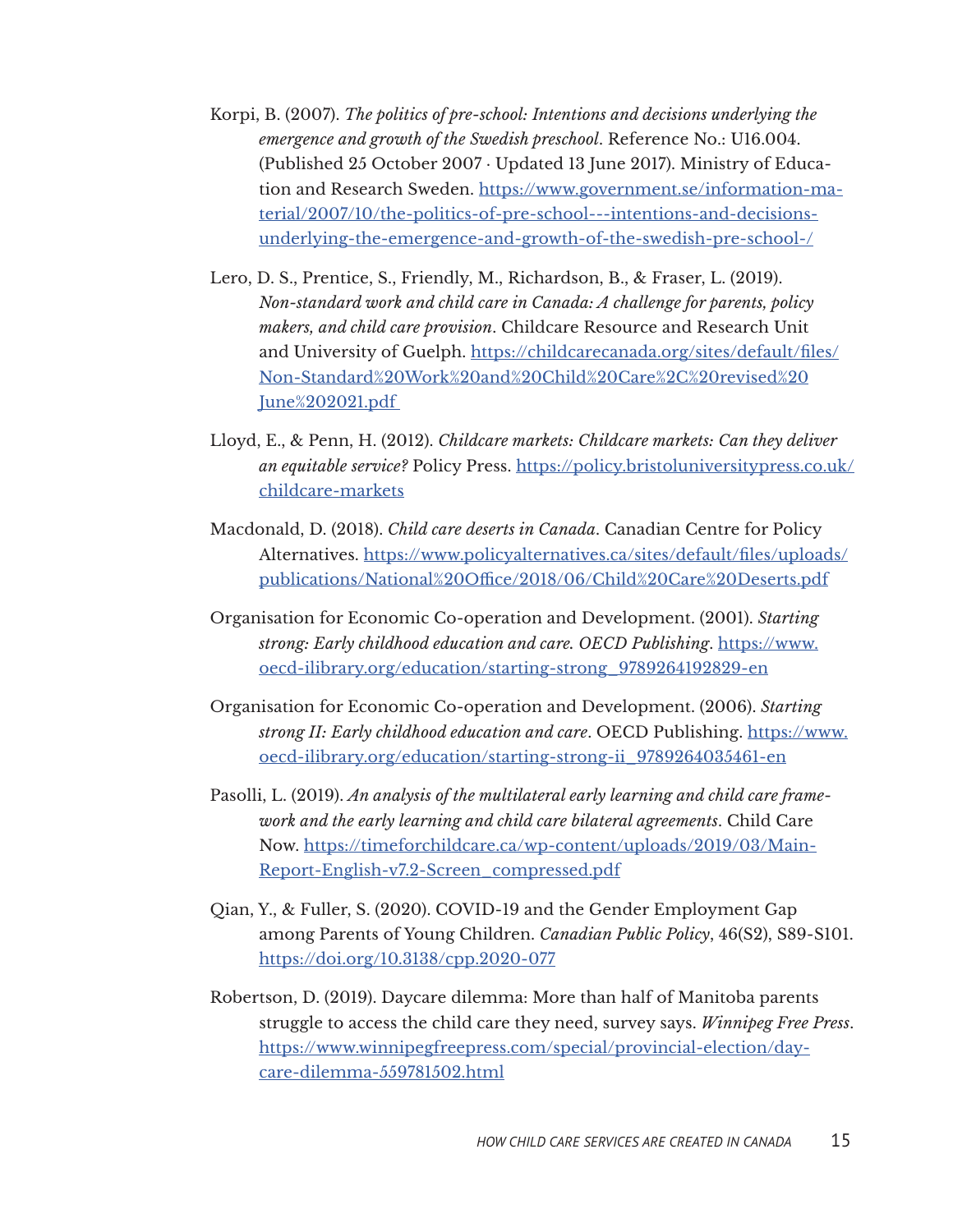- Statistics Canada. (2020). *Impacts of COVID-19 on Canadian families and children*. Government of Canada. [https://www150.statcan.gc.ca/n1/daily-quoti](https://www150.statcan.gc.ca/n1/daily-quotidien/200709/dq200709a-eng.htm)[dien/200709/dq200709a-eng.htm](https://www150.statcan.gc.ca/n1/daily-quotidien/200709/dq200709a-eng.htm)
- Statistics Canada. (2016). *Rural area*. Government of [Canada. https://www12.](https://www12.statcan.gc.ca/census-recensement/2016/ref/dict/geo042-eng.cfm) [statcan.gc.ca/census-recensement/2016/ref/dict/geo042-eng.cfm](https://www12.statcan.gc.ca/census-recensement/2016/ref/dict/geo042-eng.cfm)
- Stropnik N. (2001). Child care in Slovenia: an example of a successful transition. *Child: Care, Health and Development*, 27(3), 263–278. https://onlinelibrary. wiley.com/doi/abs/10.1046/j.1365-2214.2001.00211.x
- UNICEF. (2008). *The child care transition: Report card 8*. Florence: UNICEF Innocenti Research Centre. [https://www.unicef.or.jp/library/pdf/labo\\_rc8.pdf](https://www.unicef.or.jp/library/pdf/labo_rc8.pdf)

Childcare Resource and Research Unit. January 2022. ISBN: 978-1-896051-77-2

#### **Library and Archives Canada Cataloguing in Publication**

### *Moving from private to public processes: A series on creating child care in Canada*

1. Child care services—government policy—Canada; 2. Early childhood education—government policy—Canada; 3. Friendly, Martha; 4. Beach, Jane; 5. Vickerson, Rachel; 6. Mohamed, Sophia; 7. Rothman, Laurel; 8. Young, Carol Ann; 9. Childcare Resource and Research Unit.

This work is licensed under the Creative Commons Attribution-Non-Commercial-NoDerivatives 4.0 International (CC BY-NC-ND 4.0) License. To view a copy of this license, visit [https://creativecommons.](https://creativecommons.org/licenses/by-nc-nd/4.0/) [org/licenses/by-nc-nd/4.0/](https://creativecommons.org/licenses/by-nc-nd/4.0/) Permission to reproduce longer sections or for commercial publications should be [sought in writing](https://childcarecanada.org/contact) from the Childcare Resource and Research Unit.

#### CITATION

Childcare Resource and Research Unit. (2022). How child care services are created in Canada. In Childcare Resource and Research Unit, *Moving from private to public processes: A series on creating child care in Canada*.